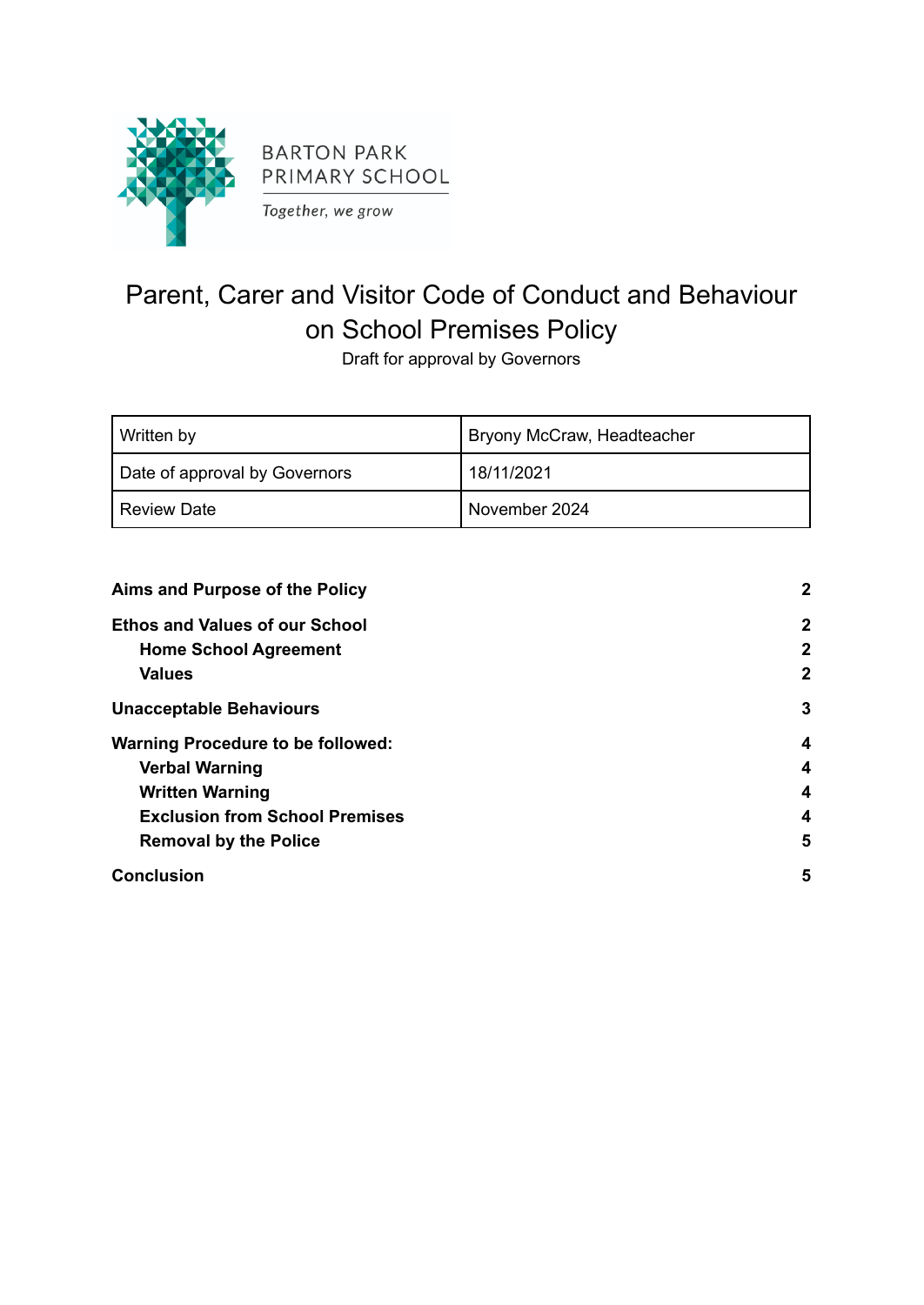# <span id="page-1-0"></span>Aims and Purpose of the Policy

Day to day access to a school is within the control of the Head Teacher. Parents, carers and visitors are granted 'limited licence' to visit the grounds and buildings of the school. The continued success of our school community is based on a commitment to ensuring the best possible outcomes for all our children. This policy outlines the terms under which this limited licence would be revoked, and a parent banned from the school premises, as well as the steps that should be taken by both sides to avoid this outcome.

# <span id="page-1-1"></span>Ethos and Values of our School

The ethos of Barton Park Primary School encourages close links with parents and the community. The staff and governors believe that pupils benefit when the relationship between home and school is a positive one and we endeavour to foster positive relationships which are based on trust and mutual respect.

At Barton Park Primary School we are committed to:

- Listening to parents carefully and respectfully, including allocating an appropriate length of time for pre-arranged meetings
- Responding appropriately to concerns raised
- Outlining any actions that may be required.
- Updating parents and carers on progress and outcomes of the concern
- Listening and responding to updates from parents and carers

At Barton Park Primary School we expect parents and carers to:

- Communicate their concern respectfully and accurately via members of staff, not to parents
- Listen to and consider the responses from the school
- Work in partnership with the school in order to reach a resolution, including supporting the Barton Park Primary School Behaviour Policy
- Allow time for the school to respond to concerns  $(3 5$  working days)
- Acknowledge past support and intervention made by the school

### <span id="page-1-2"></span>Home School Agreement

At the beginning of each academic year, Parents and carers are asked to sign the Home School Agreement which sets out expectations of conduct for pupils, parents and carers and staff at the school. Parents and carers are asked to abide by this agreement at all times.

#### <span id="page-1-3"></span>Values

Our school values are to be upheld by all members of the school community, including parents:-

- Equality
- Respect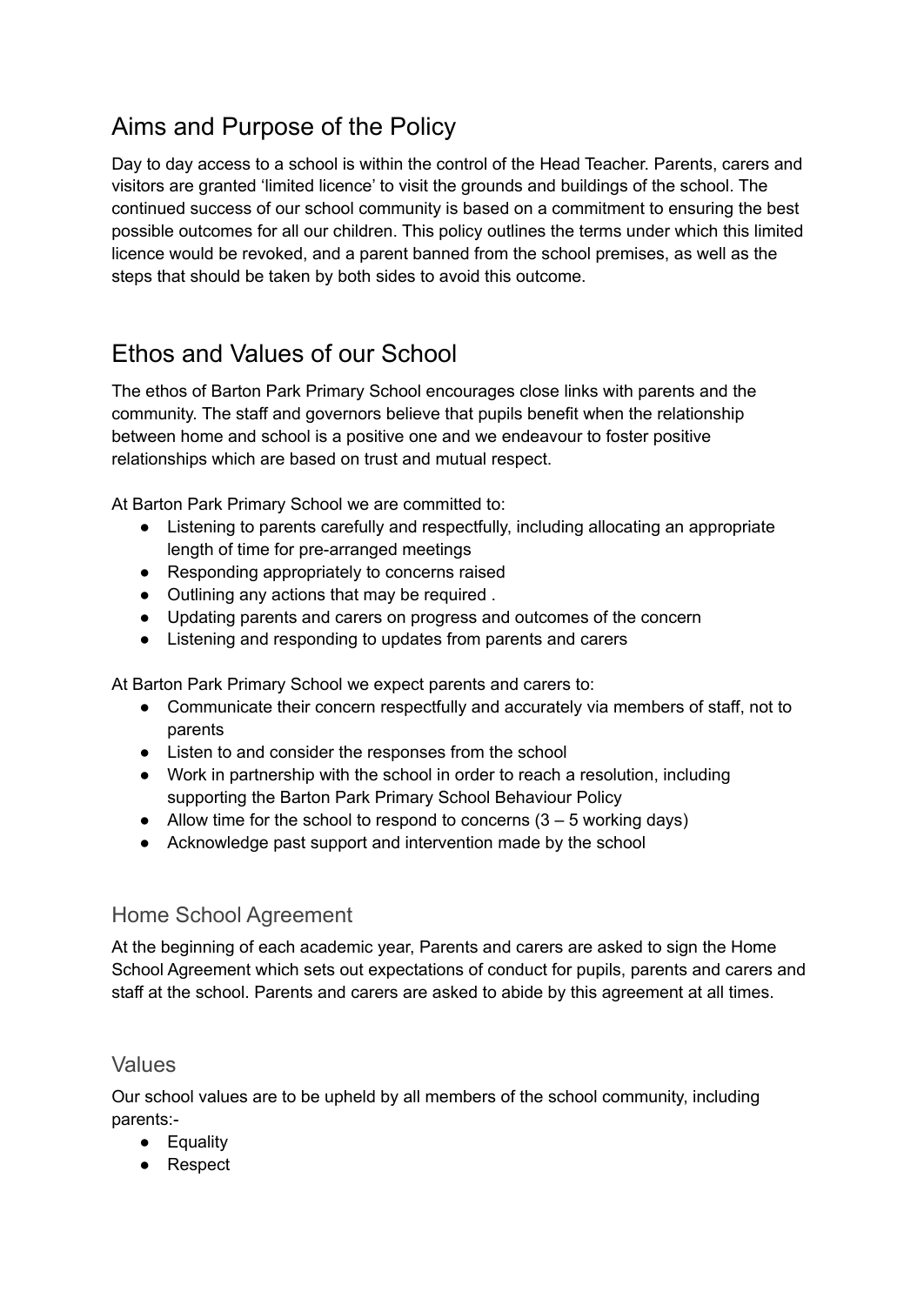- Kindness
- Perseverance
- Curiositv
- Independence

The governing body expects and requires its members of staff to behave professionally when addressing concerns and/or complaints and attempt to defuse the situation where possible, seeking the involvement as appropriate of other colleagues. However, all members of staff have the right to work without fear of violence and abuse, and the right, in an extreme case, of appropriate self-defence. Equally, parents and carers have the right to feel safe on our school premises. We expect parents and other visitors to behave in a reasonable way towards members of school staff, and other parents. This policy outlines the steps that will be taken where behaviour is unacceptable.

### <span id="page-2-0"></span>Unacceptable Behaviours

Types of behaviour that are considered serious and unacceptable and will not be tolerated:

- shouting at members of the school staff, parents or children either in person or over the telephone;
- physically intimidating a member of staff, parent or child eg standing very close to her/him; the use of aggressive hand gestures;
- threatening or intimidating behaviour;
- shaking or holding a fist towards another person;
- swearing;
- using abusive/ offensive language
- pushing;
- hitting, e.g. slapping, punching and kicking;
- spitting;
- Disrespectful comments relating to any of the 9 protected characteristics (2010 Equality Act): age; disability; race; religion or belief; sex (gender); gender reassignment; sexual orientation; marriage and civil partnership; pregnancy and materinity.
- breaching the school's security procedures
- Parents and carers should not make allegations against staff or the school or bring the school into disrepute on social media sites. A failure to keep to the above standards is likely to limit the school's ability to respond effectively to concerns.
- Parents and carers are not permitted to discipline a child who is not their own. They must seek support from a member of staff.
	- Parents or carers who take matters into their own hands may be subject to safeguarding action being taken against them by the school or by the parent(s) of the child involved.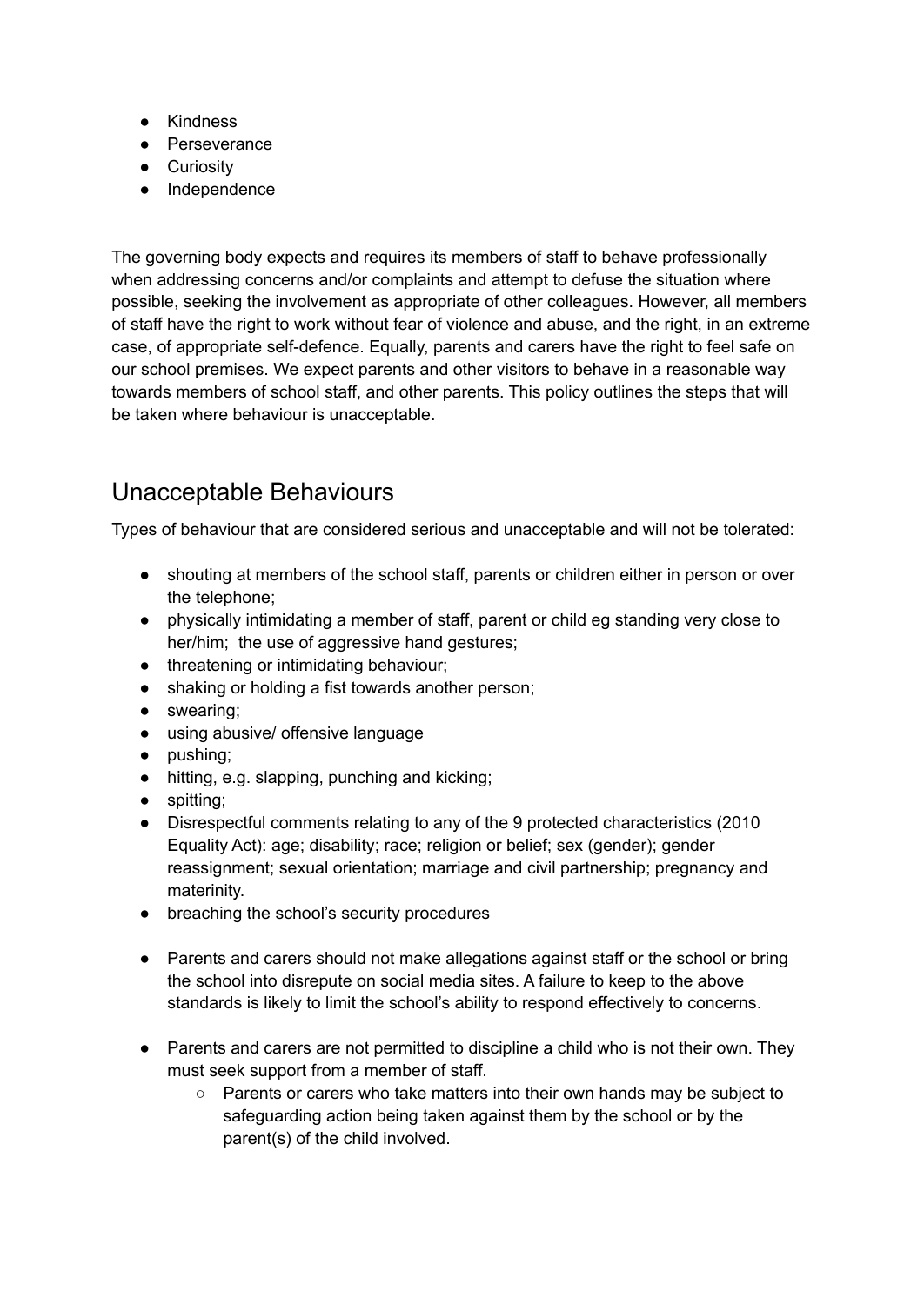**This is not an exhaustive list but seeks to provide illustrations of such behaviour. In extreme cases, unacceptable behaviour may result in the local authority and the police being informed of the incident.**

### <span id="page-3-0"></span>Warning Procedure to be followed:

### <span id="page-3-1"></span>Verbal Warning

If a parent/carer or visitor behaves in an unacceptable way towards a member of the school community, the Headteacher will seek to resolve the situation through discussion and mediation via a private meeting. It will be put to them that such behaviour is unacceptable and an assurance will be sought that such an incident will not be repeated. It will be stressed that repetition of such an incident will result in further more serious action being taken.

If the headteacher has been subject to abuse this will be done by the Chair of Governors (or another appointed governor). If any such incident occurs near to or within school holidays, weekends or out of reasonable hours, the Chair of Governors (or another appointed governor) will write to the person or persons highlighting the incident and any relevant particulars.

If the unacceptable behaviour continues during the meeting, the Headteacher or Chair of Governors will terminate the meeting and ask the visitor to leave the premises.

### <span id="page-3-2"></span>Written Warning

If a second incident occurs involving the same person or persons, the headteacher or Chair of Governors will write to the adult(s) informing them once again that this conduct is unacceptable; the letter will make it clear what behaviour has been deemed unacceptable and that further occurrences of this, or any other unacceptable behaviour, will result in an exclusion from the school premises.

NB: Any incidents of violent conduct would immediately proceed to step 3 or 4: exclusion from school premises or removal by the police. At any stage, the school may report serious incidents of abusive and threatening behaviour to the Local Authority. The school has a statutory responsibility to report any racist or discriminatory incidents to the Local Authority (See Equality Policy). Any act of actual or threatened violence will be referred to the police immediately.

### <span id="page-3-3"></span>Exclusion from School Premises

If such an incident reoccurs, or if an initial incident is considered serious enough, the Chair of Governors (or other appointed governor) will enforce a ban from school premises. If necessary, the school's complaints procedures should be followed. Where all procedures have been exhausted, and aggression or intimidation continue, or where there is an extreme act of violence, a parent or carer may be banned by the Headteacher or Chair of Governors